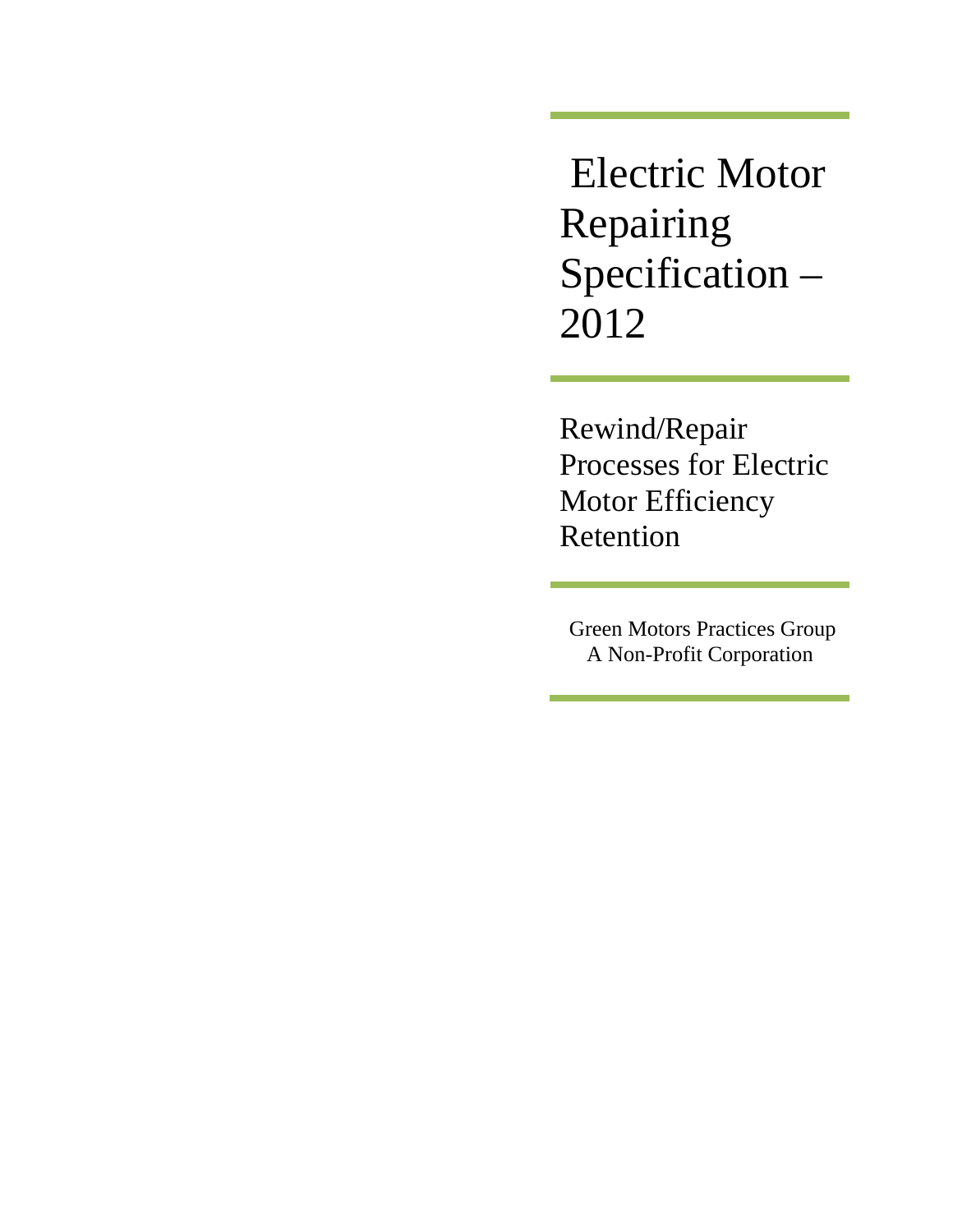# **Table of Contents**

| 6.0 PROCEDURE: MICROMETER AND MICROMETER REFERENCE/CALIBRATION7 |
|-----------------------------------------------------------------|
|                                                                 |
|                                                                 |
|                                                                 |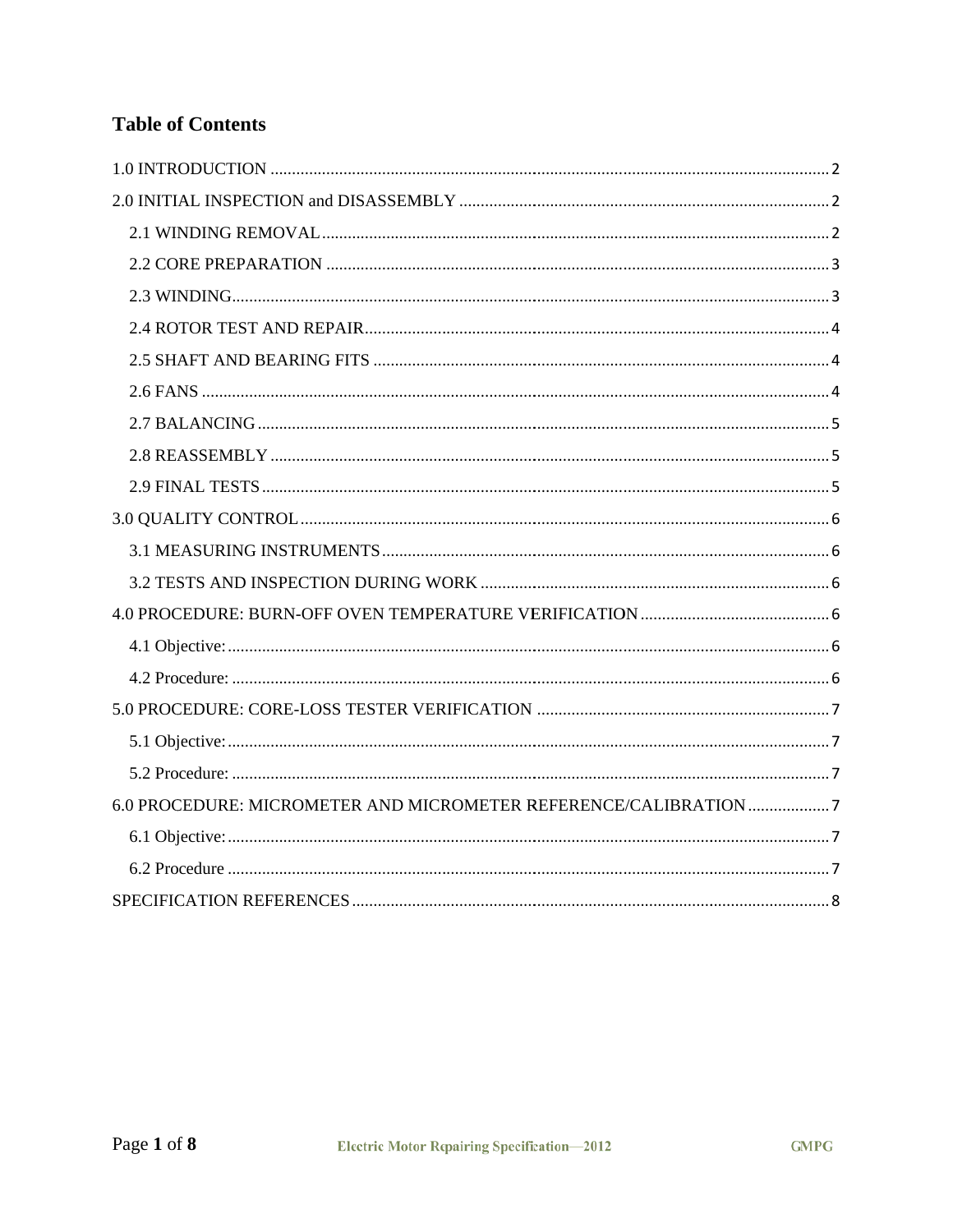#### **1.0 INTRODUCTION**

This Specification covers Green Motors Practices Group's (GMPG) repair and rewind efficiency retention protocol for low and medium-voltage random-wound and form-coil three-phase AC squirrel cage induction motors and describes minimum requirements for repair and overhaul of such machines. Note: Motors used in hazardous environments shall have all explosion-proof features maintained and recertified in accordance with UL674 or CSA required equivalent.

#### 2.0 INITIAL INSPECTION and DISASSEMBLY

2.0.1 Initial inspection of machinery shall, within practical limits, include, but not be limited to, testing and digital imaging to document each motor's as-received condition and configuration. If tests and inspection indicate defects of a potentially catastrophic nature, the service provider shall contact the machine's owner or the owner's designated representative, and give a description of the defects. The description may include digital pictures and an estimate of the potential effect of the defects on the motor's reliability and energy consumption, and on the expected time and cost to complete the repair. 2.0.2 Disassembly minimum process shall include:

- Perform match-mark to identify external and internal component configuration for correct reassembly;
- Perform insulation resistance test of insulated stationary and rotating components;
- Identify and locate needed equivalent replacement components;
- Store disassembled machinery protected and isolated from unrelated components.

## **2.1 WINDING REMOVAL**

2.1.1 Winding Data – Precisely record winding data prior to winding removal to permit replication of the original configuration. If the motor is more than two-pole, replacing a concentric configuration with a lap winding configuration is preferred when appropriate, and is permissible if: (1) the replacement does not affect the winding's magnetic densities, harmonic content, or current densities by more than 2%, and (2) the replacement reduces current density (increases wire cross sectional area per ampere). Otherwise, the total cross sectional area of a turn, the turns per coil, the span and connection of the coils shall not change. Where practicable, repairer may reduce end turn extensions, but may not increase them.

2.1.2 Core Loss – Conduct core-loss tests on all stators. Compare both before and after stripping and iron repair to check for damaged inter-laminar insulation. The tests shall be at a flux density of 85,000 lines per square inch RMS<sup>1</sup>. Repairer shall record exciting current and watts loss each time, as well as carry out a temperature check for hot spots and overall core heating. If data from previous core tests are available, repairer shall compare the results at a similar magnetic flux density. If hot spots exceed  $15^{\circ}$  C<sup>2</sup> above the ambient temperature after 15 minutes, or losses are excessive overall after stripping, repairer shall remedy and/or discuss with the customer before proceeding. For a core with less than  $15^{\circ}$  C hot spots, the losses after stripping shall not be more than four watts per pound, and not more than 20% higher than the prestrip losses<sup>3</sup>. To avoid misleading comparison of results, repairer must not conduct the second core loss test with post-stripping measurement adjustments (i.e., use initial test core dimensions), or until the cleaning and drying of the core is complete. If the initial and post-stripping core measurements vary,

<sup>&</sup>lt;sup>1</sup> IEEE 112 Segregated no-load saturation test, EASA Tech Note 17

 $2$  CSA392-11, Testing of three-phase squirrel cage motors during refurbishment pg. 12

 $3$  CSA C392.11, Testing of three-phase squirrel cage motors during refurbishment pg. 12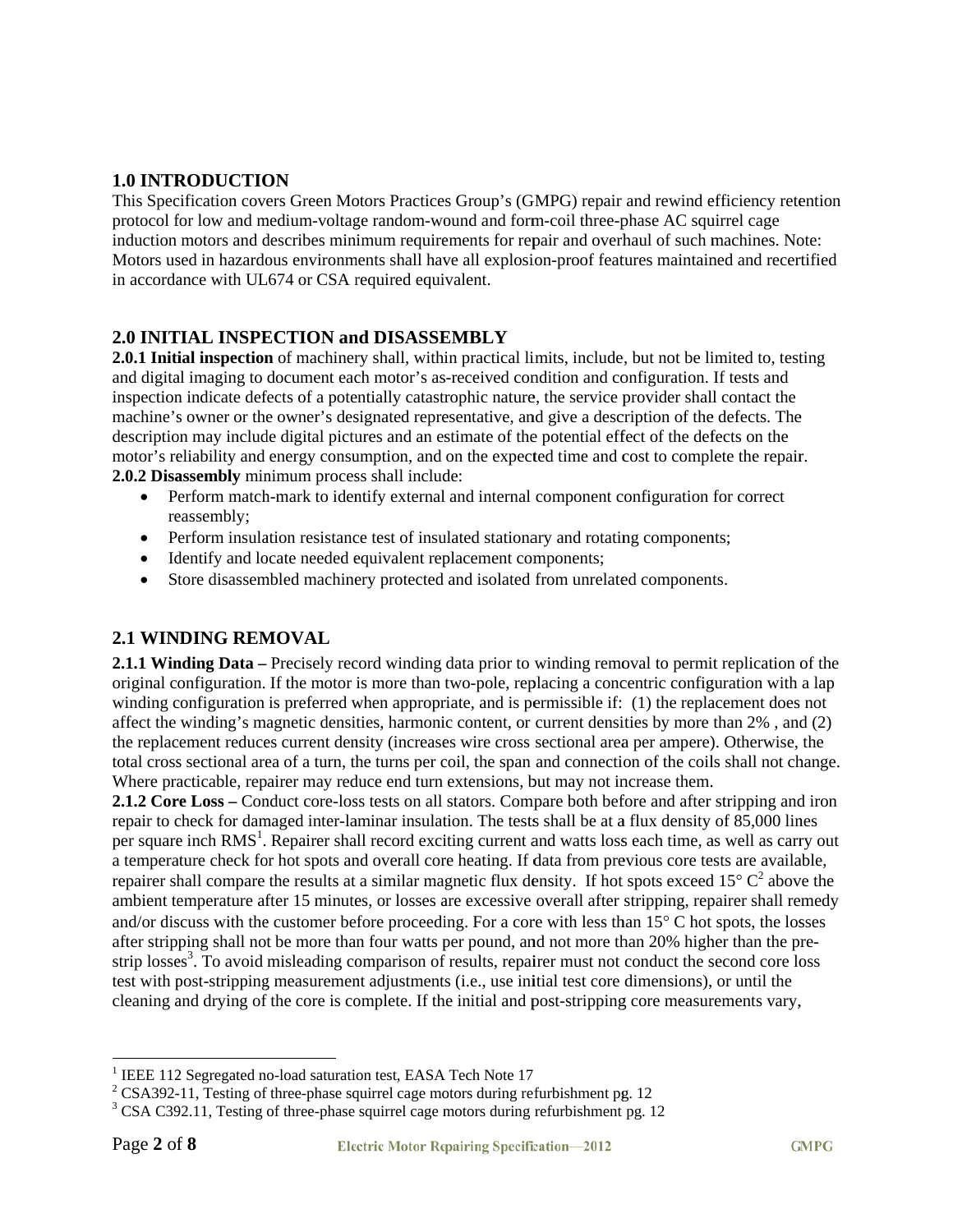repairer shall perform a second post-stripping core test, using the corrected dimensions; the watts loss per pound and temperature-rise shall comply with the criteria given above.

**2.1.3 Burn Out** – Prior to each operation of a heat-cleaning (burn-off) oven, repairer shall verify by visual inspection that the water mist temperature control system is operational. Repairer shall strip the winding clean in a controlled temperature burnout oven where  $(1)$  the part temperature is monitored by a fixed location sensing probe attached to the upper half of the stator bore, and; (2) the calibrated temperature is limited by means of fuel control and supplementary (water spray) cooling to  $370^{\circ}$ C (700°F). If a higher temperature becomes necessary, the repairer shall reference manufacturer communication or documentation indicating that the core iron can safely withstand the temperature, and shall confirm this by the core loss test. It is acceptable to chemically or mechanically strip windings provided that, (1) no open flame contacts or overheats the laminations, and; (2) no core plate is flared or teeth splayed (bent).

2.1.4 Winding Extraction – Avoid lamination damage due to coil cutoff, coil extraction, or splaying of teeth.

# **2.2 CORE PREPARATION**

2.2.1 Iron Damage – Before proceeding with the repair, correct and report to the machine's owner all obvious iron damage and significant frame damage, plus any defects indicated by a core loss test as defined in section 2.1.2.

2.2.2 Method of Repair - Select the most appropriate method based on the following information: 2.2.2.1 Grinding – Limited grinding and de-burring of the lamination core-plate may be acceptable provided dimensional integrity of the slots and/or bore remains unchanged, and lamination insulation integrity is maintained. Correct any smeared bore tooth-tops before proceeding.

**2.2.2.2 Removal of lamination(s)** – It is unacceptable to remove individual lamination(s) without replacing them with an equivalent material. However, it is acceptable to restack part or all of the assembly with the same number of de-burred, undamaged laminations if they have the same material composition, dimensions, and inter-laminar insulation characteristics as the original core-plate assembly.

2.2.2.3 Chemical inter-laminar re-insulation process - A re-insulation solution capable of with standing future burn-off oven processing is permitted provided core-plate integrity remains uncompromised and core-loss test results remain within the parameters of section 2.1.2. 2.2.2.4 Mica between lamination – Inserting split mica between the laminations is permitted provided the lamination assembly dimensions remain unchanged.

## 2.3 WINDING

2.3.1 Insulation system shall be equal to or better than the insulation classification temperature rating of the original system installed by the manufacturer. Individual insulation system components shall be compatible as a group, and suitable for the intended operational environment.

2.3.2 Conductors and conductor cross sectional area shall be equal to or greater than the area (of total conductors per turn) and conductivity of the original materials supplied by the manufacturer. Magnet wire shall be spike resistant and variable frequency drive rated.

2.3.3 Stator coil(s) extension shall not be greater than original extension from core-plate, nor can the extension increase I<sup>2</sup>R losses. Repairer shall pay particular attention to this action to minimize crossed slot conductors.

2.3.4 Coil-to-coil connections shall be equal to or greater than the conductivity of the winding conductors and nameplate insulation class rating. Before proceeding, neutralize any/all connection compounds and/or chemicals as per manufacturer's instructions.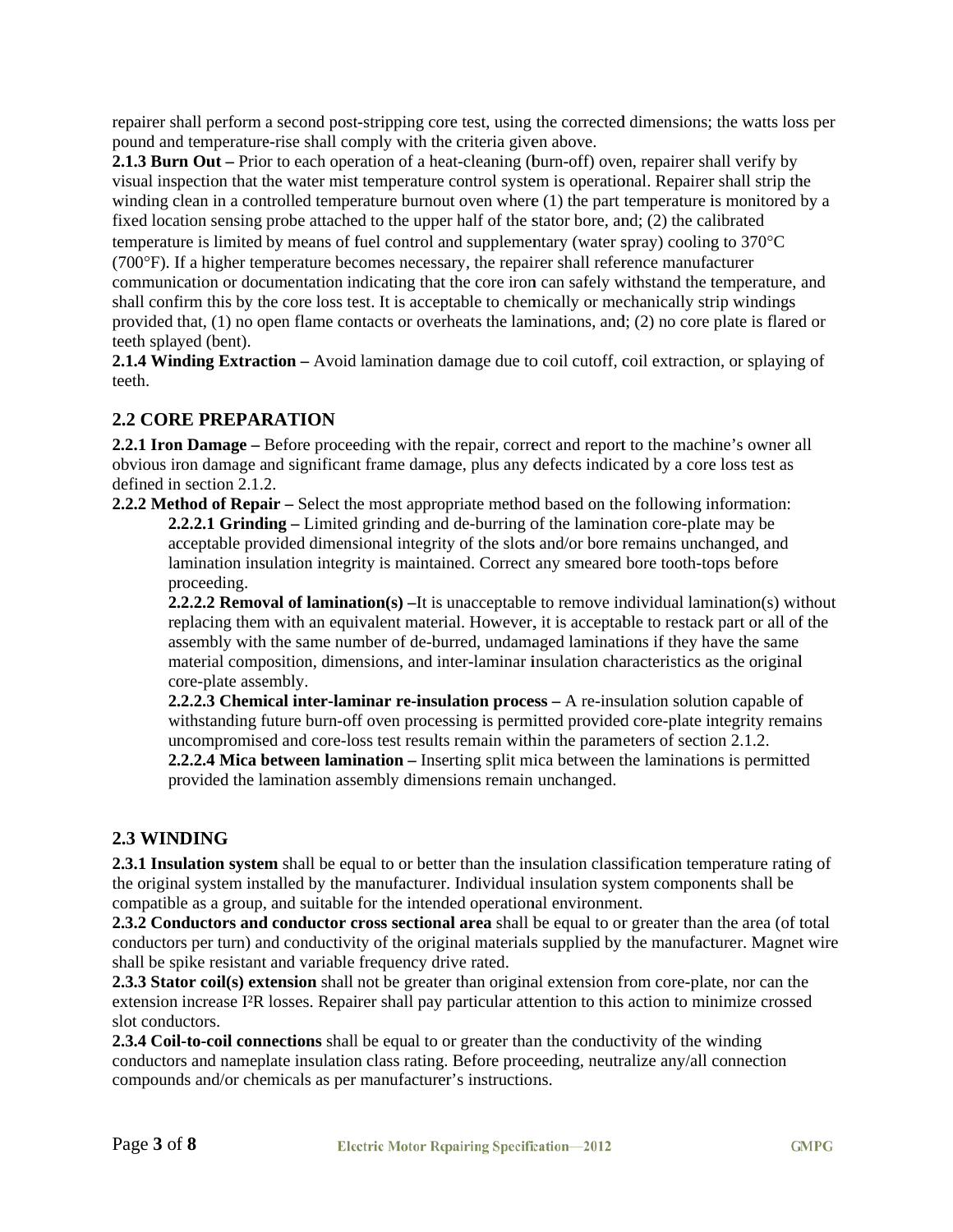2.3.5 Impregnation method shall include preheating, treatment, and curing of stator with materials suitable to the operating temperature and environment in which the equipment is to operate<sup>4</sup>, or per the machine's owner requirements, whichever is more stringent.

2.3.6 Winding D.C. resistance tests using a DC resistance bridge or equivalent. Conduct the test to determine unbalanced winding coil groups or high resistance connections. Lead-to-lead or phase resistance temperature corrected measured results should be less than 2% unbalance for random, and less than 1% unbalance for form wound stators.<sup>5</sup>

# **2.4 ROT TOR TEST A AND REPA AIR**

2.4.1 Testing shall be conducted for damaged bars and end rings, whether the motor-rotor is suspect or not. This test shall apply a stable single-phase voltage to the stator of the assembled motor, while a slowly rotated shaft makes (at least) one revolution. Variation of stator current in excess of 3% is an indication of a rotor defect. When repairer suspects electrical or mechanical defects with the rotor, or if the stator winding is defective, repairer may conduct one or more of the following additional tests<sup>6</sup>:

- Growler test
- Current analysis or vibration analysis of a loaded motor
- Physical examination
- Ultrasonic or magnetic impression examination of the bars and end rings
- Core loss tests (axial current thorough shaft)

2.4.2 Repair of rotor squirrel cages can be excessively expensive and difficult; further work may be unwarranted. Repairer may not use GMPG compliant identification if they determine that a rotor has unwarranted. Repairer may not use GMPG compliant identification if they determine that a rotor has<br>failed or may be defective and un-repairable. However, this does not preclude repairer from re-barring and/or replacing rotor bars and end rings if performed to the original design using equivalent materials.

## **2.5 SHAFT AND BEARING FITS**

2.5.1 Shaft extension – shall be checked for straightness and size. If dimensional tolerances are unavailable reference ANSI/EASA AR100-2010, Tables 2-1 through 2-6<sup>7</sup>. If defective, repairer must notify the machine's owner. unavailable reference ANSI/EASA AR100-2010, Tables 2-1 through 2-6<sup>7</sup>. If defective, repairer must<br>notify the machine's owner.<br>**2.5.2 Bearing fits** – shall be measurement verified at both the shaft and end bracket contact

bearing manufacturer published tolerances. If dimensional tolerances are unavailable, reference ANSI/EASA AR100-2010, Tables 2-13 and 2-14<sup>8</sup>. If defective, repairer must notify the machine's owner. 2.5.3 Repairs to shaft and end bracket bearing housings shall be by building up the metal and machining to size concentric and parallel to component original manufactured machined surfaces. Welding, plating and sleeving are the accepted and preferred methods. Wear resistant high strength epoxy products designed for use on bearing housings shall be acceptable. It is unacceptable to use general epoxies or other compounds, or to knurl and/or peen to lock or seat bearings. designed for use on bearing housings shall be acceptable. It is unacceptable to use general epoxies or<br> **2.6 FANS**<br> **2.6.1 Fan** inspections shall focus on cracks and measurements for tolerance fit to the shaft or rotor. Fa

## **2.6 FAN S**

are to fit firmly to the shaft or rotor by the original factory method unless there has been fretting corrosion between dissimilar metals. In this case, the service provider shall provide an alternative method to the customer. It is not permissible to weld the fan to the shaft. It is permissible to make repairs to fans after receiving permission from the machine's owner. Replacement fans shall have the same number of blades, be of the same or superior (i.e. more suitable for the environment or application) material, and be

l

l

<sup>&</sup>lt;sup>4</sup> EASA/ANSI AR100-2010, Recommended Practice For The Repair of Rotating Electrical Apparatus, pg. 13<br><sup>5</sup> CSA C202.11. Testing of three phase squirrel aggs motors during refurbishment pg. 8

<sup>&</sup>lt;sup>5</sup> CSA C392.11, Testing of three-phase squirrel cage motors during refurbishment pg. 8<br><sup>6</sup> CSA C302.11, Testing of three phase squirrel cage motors during refurbishment pg. 15

<sup>&</sup>lt;sup>6</sup> CSA C392.11, Testing of three-phase squirrel cage motors during refurbishment pg. 15<br><sup>7</sup> EASA/ANSLAR100, 2012 Recommended Prestice For The Beneir of Betating Flectric

EASA/ANSI AR100-2012 Recommended Practice For The Repair of Rotating Electrical Apparatus pgs. 5, 6<sup>8</sup> EASA/ANSI AP100, 2012 Recommended Practice For The Repair of Rotating Electrical Apparatus pgs. 5, 6<sup>8</sup>

EASA/ANSI AR100-2012 Recommended Practice For The Repair of Rotating Electrical Apparatus pgs. 10, 11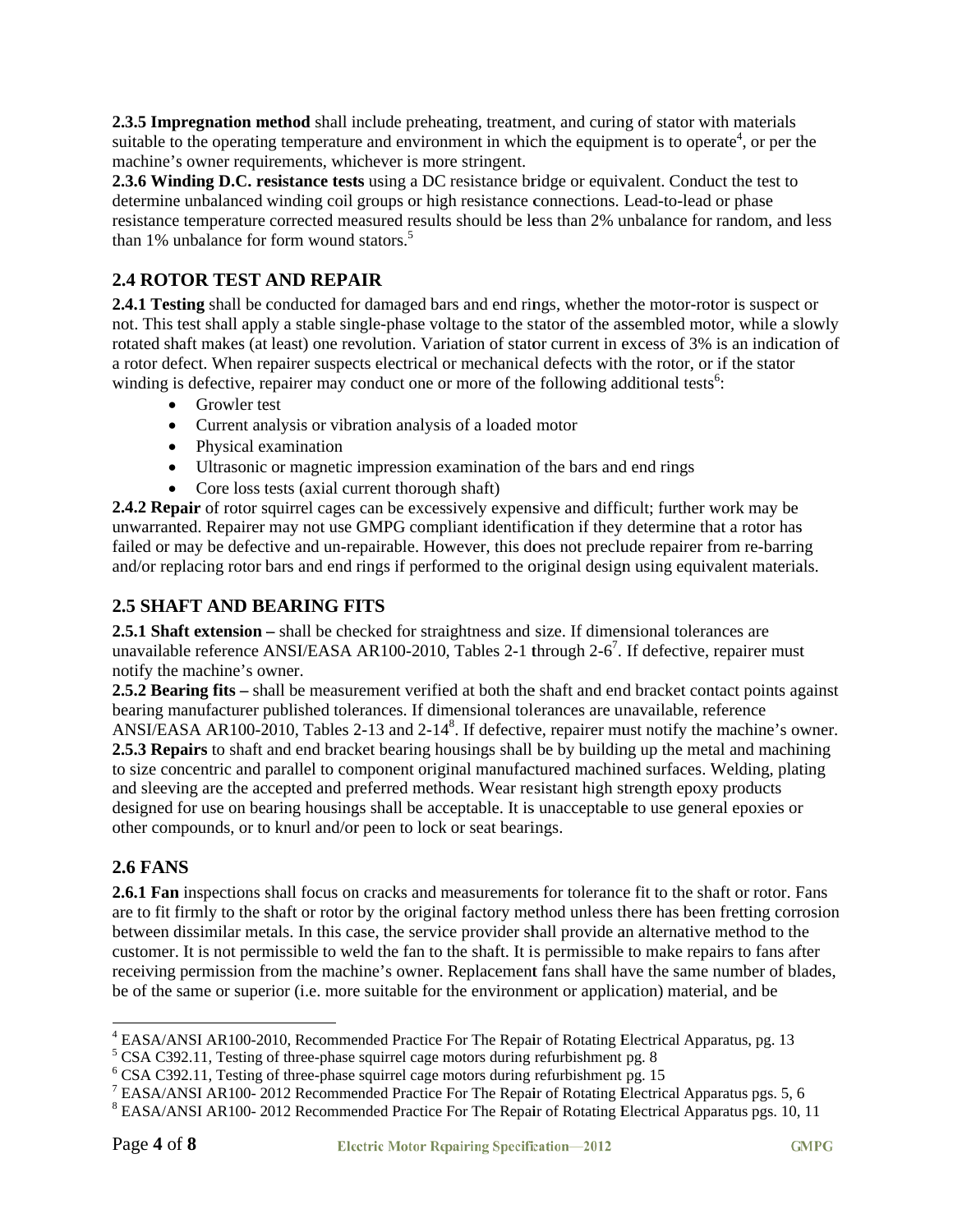dimensionally and structurally equivalent to the original manufacturer supplied fan. It is preferable to replace fans with an original equipment component supplied by the manufacturer, and specifically designed for the applicable motor. Variation of a fan's air velocity or flow from original characteristics is unacceptable.

# **2.7 BALANCING**

Conduct a dynamic balance check of each motor rotor. In the event rotor unbalance exceeds manufacturer's original specifications, repairer shall dynamically balance the rotor. The balancing work must meet the following criteria:

**Half key** – Balance with a half key in the keyway is necessary to offset weight added when installed on driven equipment.

**Tolerance G2.5 (ISO 1940-1)** – Generally, the permitted total imbalance is  $7.5W/N = oz$ . in/plane where W is weight of rotor in pounds and N is operating speed in RPM (213 W/N gm. in/plane).

*Tolerance G1.0 (ISO 1940-1)* – Two pole rotors should be balanced to  $3W/N = oz$ . inch/plane (85 W/N) gm. in/plane).

**Material removal** shall maintain electrical and structural integrity of the rotor and flow capacity of the fan.

Added material shall maintain structural integrity of rotor and fan. Positioning shall be adequate to with stand the centrifugal forces either in the manufacturer's designated positions and locked in place, or positioned in a location where centrifugal force will tend to keep the material in place. Attach weights to metallic parts only.

# **2.8 REASSEMBLY**

The re-assembly of the motor is generally the reverse of the disassembly process observing the following points:

- Match marks shall line up.
- On reinsertion of the rotor, take care not to damage the journals or the stator windings and laminations.
- Dowels and fitted bolts shall go back into the same holes that they came from.
- On motors with insulated bearings, document insulation resistance tests.
- Bearing type (open, shielded or sealed), internal fit, and lubricant shall be equivalent to the original.
- On vertical motors, the endplay shall be the same as the original manufacturer's setting, unless the machine's owner and the repairer agree that a modified setting would deliver better performance.

## **2.9 FINAL TESTS**

2.9.1 Insulation winding resistance to ground required tests conducted at 500 volts DC prior to running the motor. The minimum value shall be 5 meg-ohms for random windings, or 100 meg-ohms for form coil windings, corrected to 40° C. If acceptable, the repairer shall hi-pot test the winding in the following manner:

- Rewound motor tests shall be one time only, for one minute at 1700VDC plus 3.4 times the machine's voltage rating, e.g. 3264VDC for a 460VAC machine.
- Repaired motors not rewound shall be hi-pot tested to 65% of the new winding value.

2.9.2 Motor run test the motor at no load and rated terminal voltage. The test shall determine the presence of the following conditions and the required action:

No Load Ampere Unbalance – Repairer shall investigate and correct this condition if the unbalance does not follow line leads when exchanged, and exceeds six to ten times voltage unbalance.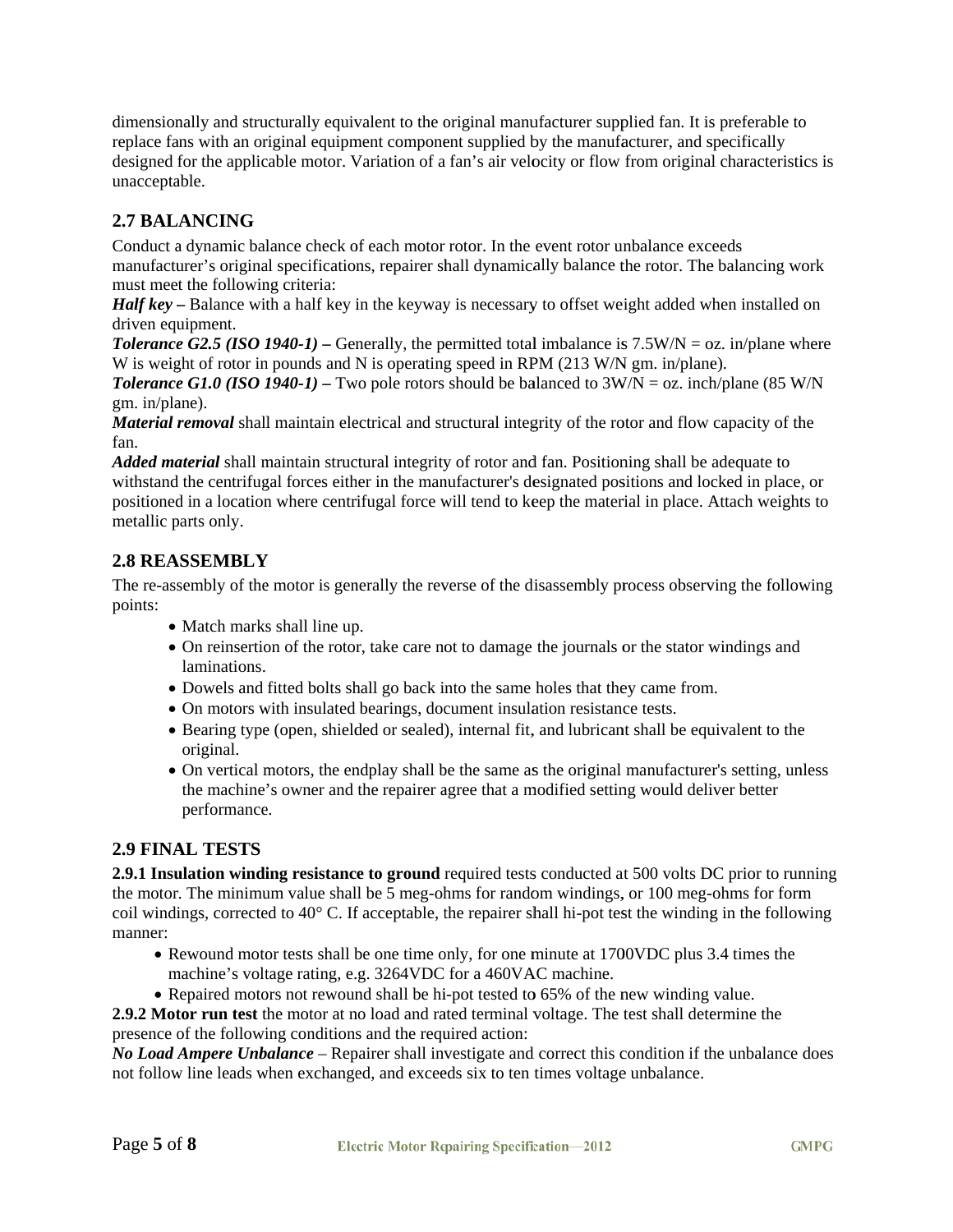Vibration – Repairer shall take horizontal, vertical and axial readings at each bearing and record the results. Tolerance shall not exceed ANSI/EASA AR100-2010, Table 4-5, or another more rigid standard provided by the machine's owner.

# 3.0 QUALITY CONTROL

## **3.1 MEASURING INSTRUMENTS**

3.1.1 Calibration of all measuring instruments shall be regular, including burn off oven temperature control<sup>9</sup> and electrical measuring devices used by the repairer in motor and motor component testing. The calibration records shall be available for machine owners and GMPG inspection. Minimum frequency of calibration shall be annual, with the following exceptions:

**Bore Gauges** checked for conformance with measurement standards traceable to international or national standards before and after each use per section 6.1.

**Machinist's Gauge Blocks** calibrated at a minimum requirement of every five (5) years.

*Micrometers* checked for conformance with measurement standards (per section 6.1) traceable to international or national standards before and after each use.

Core Loss Test Equipment calibrated per manufacturer's instruction if available and documentation shall be on file and available for review. Alternatively, if core loss testing calibration is unavailable or impractical, repairer may temporarily (six months or as approved by GMPG) follow sections 5.2.2 through 5.2.4 until remediation by a third party calibration.

## **3.2 TESTS AND INSPECTION DURING WORK**

3.2.1 Record documentation of all tests, measurements, and inspections carried out during motor repair work. Repairer shall ship supervisor-signed, original copies of these records, at the same time as the motor, to the machine owner or designated representative contact person.

**3.2.2 Final Inspection**. Repairer will inform the machine owner or their designated representative of the time and place of final tests on any of their motors, and they will have the right to witness the tests. In emergency cases, provided the repairer made every effort to inform machine owner or their representative of test scheduling and they were unable to attend, the repairer shall not postpone the final tests.

**3.2.3 Test Results and Documentation.** The repairer will deliver final inspection and test results, in their original form, to the machine owner or their designated representative. A stainless-steel GMPG compliant tag shall include the test completion date, GMPG account number, and a unique identifier attached to qualifying repair and or rewound motors.

## **4.0 PROCEDURE: BURN-OFF OVEN TEMPERATURE VERIFICATION**

4.1 Objective: To outline a procedure determining the temperature of a typical motor service center burnoff oven. This procedure verifies or reveals necessary compensation of existing oven temperature control and/or gauge read-out.

#### **4.2 Procedure:**

4.2.1 Obtain a suitable, removable temperature indicating device using a calibrated temperature indicating device of known accuracy. In conjunction with a calibrated meter, this device determines part (stator) temperature for verification purposes and identified as such. Annual calibration and certification of the meter output shall be traceable to national or international standards.

<sup>&</sup>lt;sup>9</sup> ATTACHMENT—Instrumentation and Equipment Quality Procedures, page 6 for a minimal alternative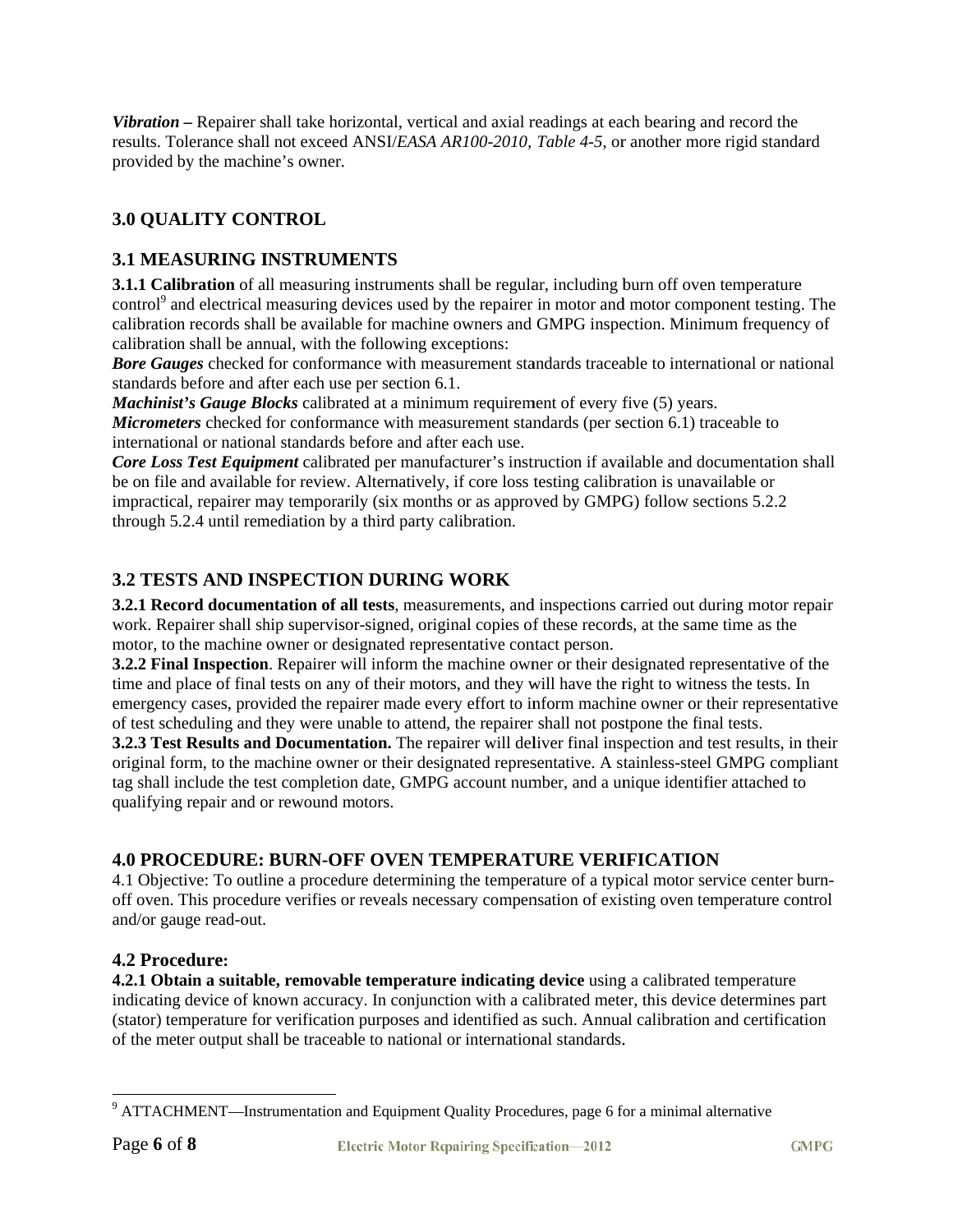4.2.2 Verification operation shall require placing the temperature indicating device into the stator bore or adjacent to the temperature sensing device, ensuring that the leads are accessible. When the part/oven temperature gauge readout stabilizes at a pre-selected temperature (e.g.  $700^{\circ}$  F or  $370^{\circ}$  C) repairer will compare that reading to the reading from the verification device. If the oven temperature does not stabilize, a lower temperature selection is acceptable provided calculated adjustments reflect an appropriate offset at 700° F or 370 °C. A qualified technician records, notes variations dates, and archives the readings including notations on or near the gauge.

# **5.0 PROCEDURE: CORE-LOSS TESTER VERIFICATION**

**5.1 Objective:** To outline a procedure for an "in house" ongoing verification program establishing a baseline to determine the accuracy of core-loss test equipment watts loss per pound.

#### **5.2 Procedure:**

**5.2.1 Calibrate the core-loss equipment** instrumentation to the manufacturer's instructions or specification<sup>10</sup>. Apply a sticker to the core-loss equipment indicating the date of re-calibration and initial by the responsible qualified technician. Archive all documentation with regard to the initial re-calibration of the instrumentation.

5.2.2 Re-calibrate core loss equipment immediately conducting a core test on a suitable surplus stator. Archive the documented watts loss per pound results and label the surplus stator as a "baseline core-loss" reference tool," including date and initials of the responsible qualified technician.<sup>11</sup>

**5.2.3 Reference tool stator** shall then be re-tested annually (at a minimum) and/or as needed, with the results compared to the original baseline test. Test results within 5% of the original baseline test indicate the core-loss equipment resulting watts loss per pound is verified and accurate. Record each subsequent test and label tested core-loss equipment with the test date, initialed by the qualified technician.

**5.2.4 Obtain a manufacturer's calibration certificate** when purchasing instruments for calibration. Keep this certificate on file for GMPG evaluation requirements.

#### **6.0 PROCEDURE: MICROMETER AND MICROMETER** REFERENCE/CALIBRATION

**6.1 Objective:** To outline a procedure for an "in house" calibration of micrometer and micrometer reference standards. Note: The indicated read-out on an inside micrometer is not (considered) accurate and therefore not calibrated. Measure the inside micrometer itself with a calibrated outside micrometer for an accurate reading.

#### **6.2 Procedure:**

**6.2.1 The first step in the verification process** shall be to obtain a set of machinist's gauge blocks, complete with a traceable calibration certificate. The dimension range of the blocks shall be appropriate for the range and capability of instruments calibrated. It is permissible to "wring" (together) several gauge blocks in order to achieve the appropriate size to be calibrated. These identified gauge blocks, used at a minimum annually (preferably monthly) for calibration of micrometers and micrometer standards are stored in an appropriately safe, secure location. To maintain calibration, it is necessary to re-certify the

 $10$  It may be necessary to return instrumentation to the equipment manufacturer for calibration or exchange instrumentation for calibrated units. Other instrumentation calibration sources may also be used.

 $11$  The condition of the reference stator core is not important, but it must be stored in a safe dry place to prevent any change in the core stack insulation system between test procedures.